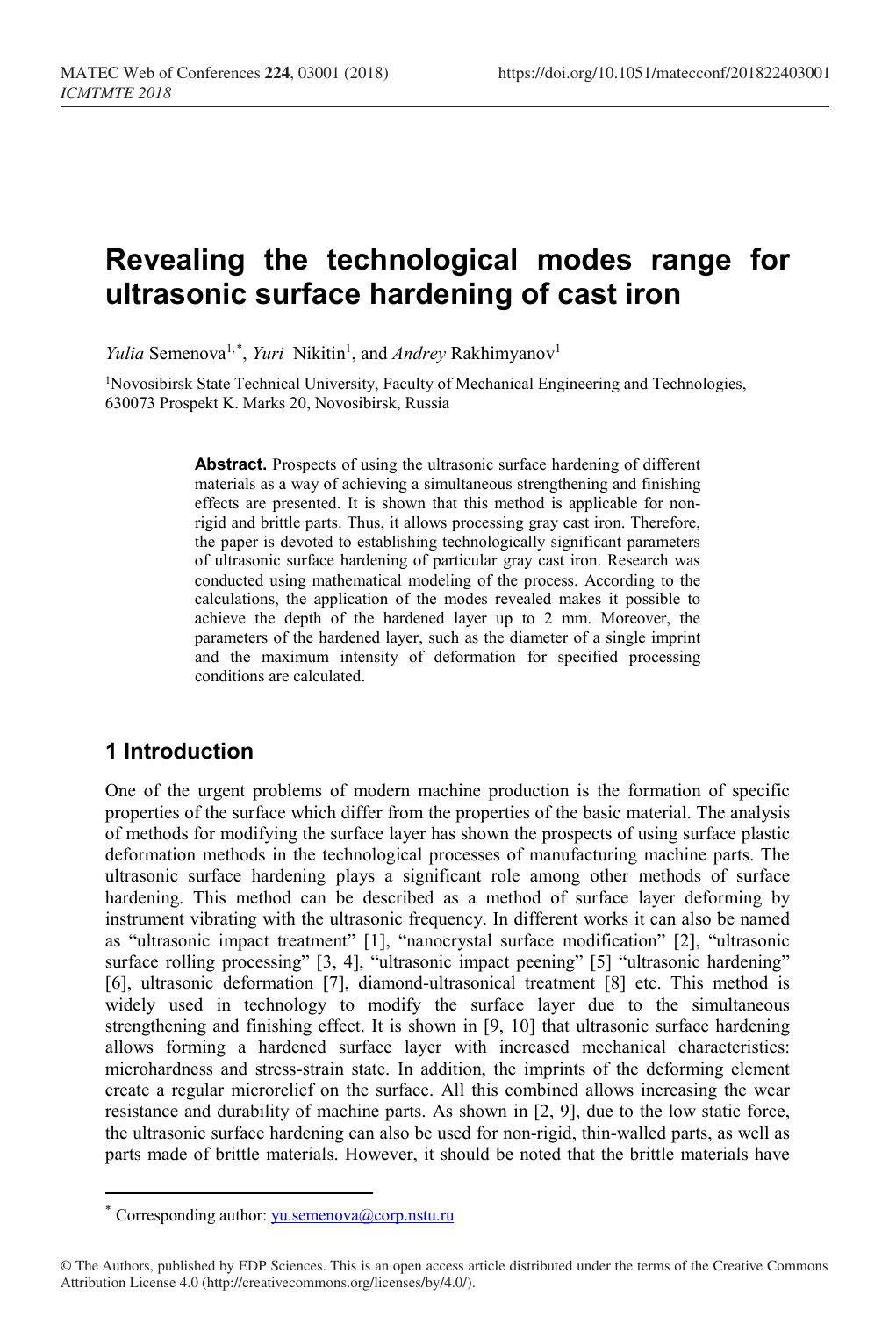low ductility. Therefore they are difficult to plastic deformation. That is why it requires a certain approach to the choice of the technological mode. Under the technological mode we understand a set of the following processing parameters: the amplitude and frequency of ultrasonic vibration of the instrument, the frequency of vibrating, the static force of pressing the tool against the surface being machined, the diameter of the deforming element, and the kinematic parameters (feed and speed) that ensure the tool movement over the surface.

This work is aimed at revealing the region of the regime parameters of ultrasonic surface hardening of gray cast iron. In order to reveal the regularities in formatting the characteristics of the surface layer in the process of ultrasonic hardening, theoretical studies were carried out. During studies the interrelationships of the regime parameters with changes in the microgeometry of the processed surface as well as the mechanical properties of the surface layer were revealed. The investigations were based on the known model of ultrasonic plastic deformation described in [11-12].

# **2 Theoretical framework**

To describe the motion of the deformer the equation of free oscillations of the rod (1) in the model of ultrasonic plastic deformation the, was used [11]:

$$
\frac{\partial A(t)}{\partial t} = V_{K0}(x, t) + \frac{\partial A_0(x, t)}{\partial t} + \frac{F_D(t)}{\rho \cdot c \cdot S}
$$
\n(1)

where A(t) = A(0, t) – displacement of the deformer,  $V_{K0} = \partial A(x,t_0)/\partial t$ ,  $A_0(x,t) = A(x,t_0)$  – distribution of the vibration velocity and displacements along the length of the waveguide at the time t<sub>0</sub> (before impact),  $F_D(t)$  – acting force,  $\rho$ - density of the waveguide material, c – spreading speed of longitudinal sound waves in the waveguide, S- square of the waveguide cross section.

It is necessary for ultrasonic surface hardening, to provide a combination of finishing and hardening effects with minimal time and energy costs when the required parameters are achieved. A generalizing characteristic of the hardening and finishing effect can be considered by the diameter of a single imprint  $(d_{\text{otp}})$  made by the impact of an ultrasonic instrument. In [11-12], a relation between the value  $(d_{\text{otp}})$  and the processing parameters is established:

$$
d_{op} = \int 2\sqrt{D_c \cdot h(t)}dt
$$
 (2)

where  $D_c$  – diameter of the deforming element,  $h(t)$  – depth of tool indentation at time point t.

The depth of the tool indentation h (t) changes during the deformation in two different dependencies corresponding to the indentation period of the tool (3) during the time t0 - t1 and the reverse phase (4) in the time period t1 - t2.

$$
h_1(t) = A_{\text{max}} \left[ \sin(\omega t + \varphi_1) - e^{-q\omega t} \sin \varphi_1 \right],\tag{3}
$$

$$
h_2(t) = A_{\max} \left\{ \left[ \sin(\omega t + \varphi_2) - (\sin \omega t_1 + \varphi_2) e^{\frac{q\omega(t - t_1)}{R}} \right] + R h_{\max} \right\},
$$
 (4)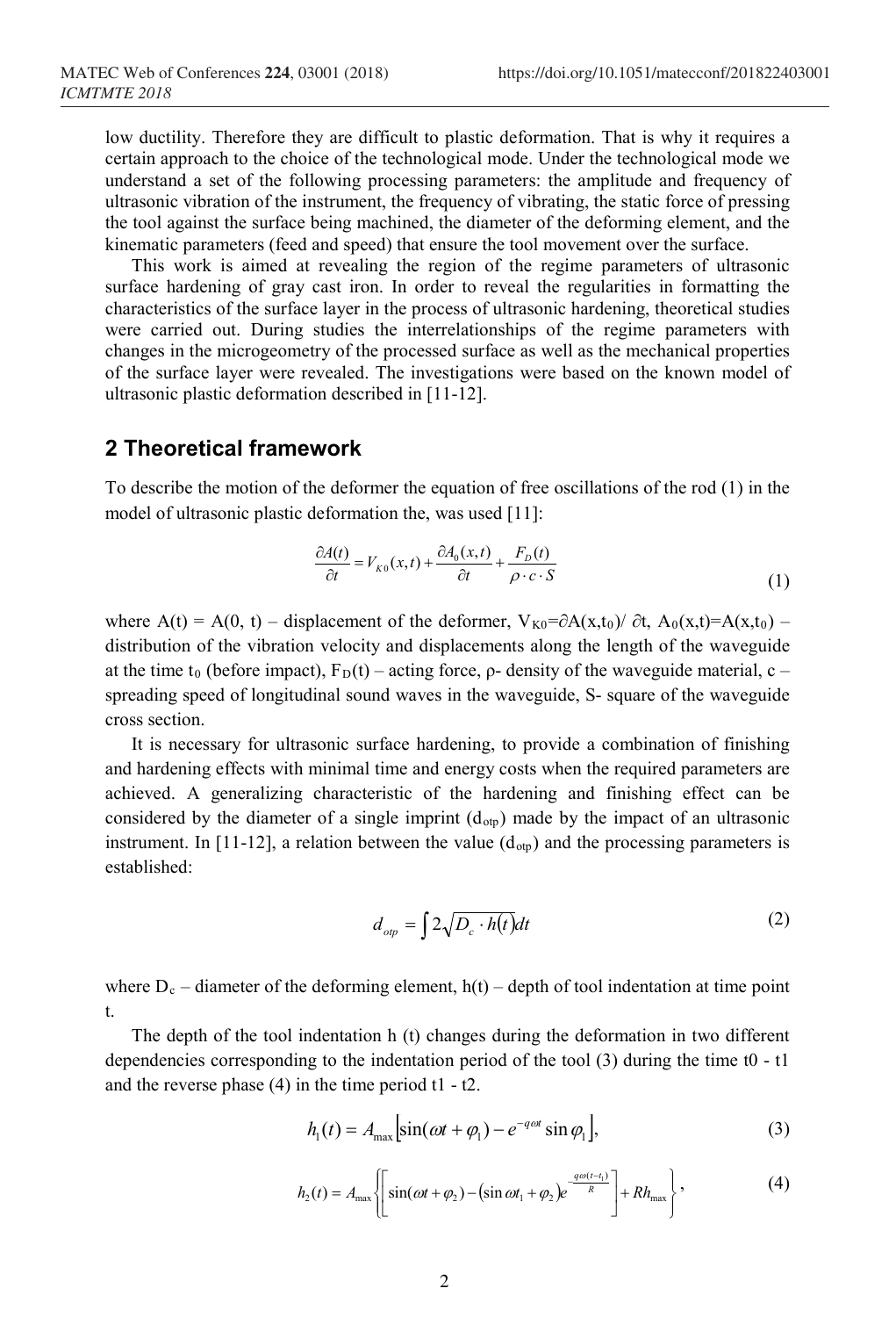where A<sub>max</sub> – amplitude of ultrasonic vibrations,  $\omega$  – circular oscillation frequency,  $\varphi_1 = \varphi_0$ +arctg q,  $\varphi_0$  – the tool trajectory angle corresponding to the time of starting deformation (t<sub>0</sub>), q= $\pi$ HB⋅ D<sub>c</sub> / ωρcS, ρ – density of the waveguide material, HB – hardness of the material,  $Dc$  – diameter of the deforming element,  $c$  – spreading speed of longitudinal sound waves in the waveguide, S – square of the waveguide cross section,  $\varphi_2$ =  $\varphi_1$ +arctg(q/R),  $\int_{B} \int_{B} ( D_c \cdot 10^{-3})^{1/3} [3\pi (1 - \mu^2) H D]^{2/3}$ max  $3 \mid 3\pi(1)$  $\left[\frac{D_c \cdot 10^{-3}}{2h_{\text{max}}}\right]^{\infty} \left[\frac{3\pi (1-\mu^2)HD}{E}\right]$  $|3\pi(1-$ J J Ι l l  $=\left(\frac{D_c \cdot 10^{-1}}{11}\right)$ *E HD*  $R = \left(\frac{D_c \cdot 10^{-3}}{2h_{\text{max}}}\right)^{1/5} \left[\frac{3\pi(1-\mu^2)HD}{E}\right]^{2/5}$  coefficient of elastic recovery, here  $\mu$  –

Poisson's ratio, E – Young's modulus of the processed material;  $h_{\text{max}}$  – maximum penetration depth of the deformer; HD – dynamic hardness of the processed material, HD=HB∙k (k=1,5÷2,25 [13]).

The time  $t_0$  is determined by the equation characterizing the change in the deformation indentation depth in the period  $t_0 - t_1$  when the left part of equation (2) reaches zero after determining the value of  $\phi_1$ . The value of  $\phi_1$  is determined by solving the equation (5) taking into consideration the known static force.

The time moments  $t_1$  and  $t_2$  are determined by solving of the equations (6) and (7), respectively [11].

Integrating the equation (2) with equations (3) and (4), which describe the change in the indentation depth of the deformer at different stages of deformation, an expression for determining the diameter of the plastic imprint  $(d_{\text{otp}})$  can be obtained as (8).

$$
\left\{ K_c \left\{ \frac{\sin \varphi_1}{q\omega} \left( e^{-q\omega t_1} - 1 \right) - \frac{1}{\omega} \left[ \cos(\omega t_1 + \varphi) - \cos \varphi_1 \right] \right\} + \right\}
$$

$$
F_{\rm cr} = \frac{\pi \cdot HD \cdot D_c \cdot A_{\rm max}}{T} + \frac{K_c}{R} \left\{ \frac{\sin(\omega t_1 + \varphi_2)R \cdot e^{\frac{q\omega t_1}{R}}}{q\omega} \right\} \left[ e^{\frac{q\omega t_2}{R}} - e^{\frac{q\omega t_1}{R}} \right] - \frac{1}{\omega} \left[ \cos(\omega t_2 + \varphi_2) - \cos(\omega t_1 + \varphi_2) \right] + \frac{R \cdot h_{\rm max}}{A_{\rm max}} (t_2 - t_1)
$$
\n(5)

 $\cos(\omega t_1 + \omega_1) + q e^{-q \omega t_1} \cdot \sin \phi_1 = 0$  (6)

$$
A_{\max}\left[\sin(\omega t_2 + \varphi_2) - \sin(\omega t_1 + \varphi_2) \cdot e^{\frac{q\omega(t_2 - t_1)}{R}}\right] + Rh_{\max} = 0, \tag{7}
$$

$$
d_{op} = 2\left[DC \cdot A_{\max} \cdot \begin{pmatrix} \sin(\omega t) \cdot \cos(\varphi) \cdot e^{q\omega t} + \\ + \cos(\omega t) \cdot \sin(\varphi) \cdot e^{q\omega t} - \\ -\sin(\varphi) \end{pmatrix} \cdot e^{-q\omega t} \right] \bigg|_{t_0}^{t_1}
$$
(8)

#### **3 Discussion**

Modelling showed that the value of the diameter of the imprint could be obtained by a various combination of the technological parameters. Fig. 1 shows that each combination of fixed values of the indenter diameter D) and the amplitude (Amax) corresponds to a single value of the static force Fst, which is the maximum under the given processing conditions.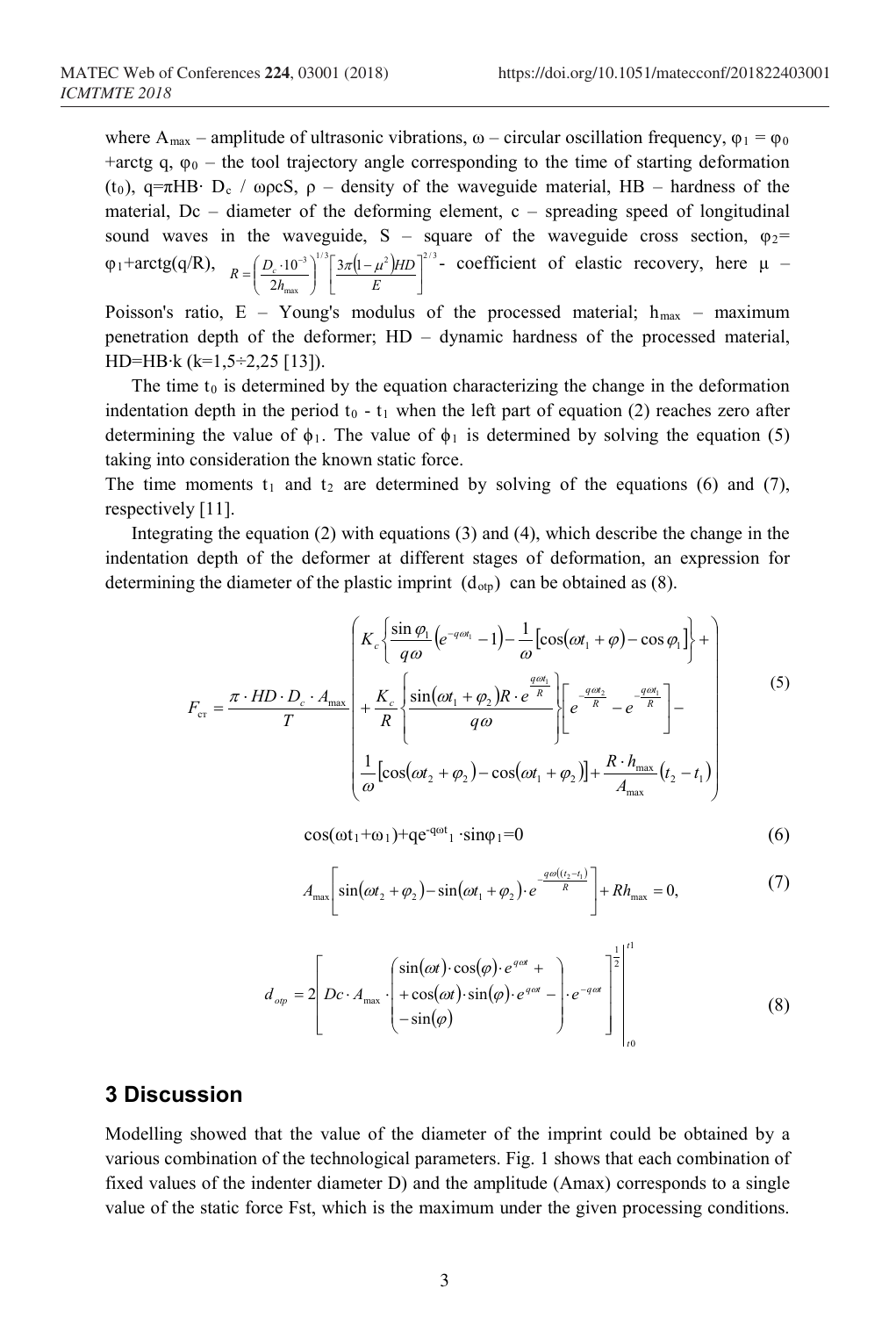When moving along the line  $d =$  const, it is possible to obtain a combination of mode parameters that ensure the same diameters of single imprints. It should be noted that each point belonging to this family of lines corresponds to the maximum achievable print size for a particular combination of fixed values (D), (Amax), (Fst).

The diameter of the imprint  $(d<sub>imp</sub>)$  does not exceed 0.2 mm when  $D = 1$ . Considering the dimensions of the machined surfaces of gray cast iron parts, further reduction of the imprint diameter is not advisable. Otherwise the processing time of the entire surface is increased by decreasing the feed and speed. In this case, the condition  $D \leq 1$  mm can be one of the limitations for the processing mode parameters. When the indenter diameter (D) equals 20 mm, the value of the ultimate static force reaches 1107 N, which ensures the strain intensity in the surface layer not more than  $\varepsilon_{i,0} = 0.02$ . Further increase in D is not advisable, since a less deformation effect does not provide the required strengthening effect. Thus, the second restriction of the mode parameters is the condition: D≥20 mm.

Since the inclusions of graphite in gray cast iron can reach sizes up to 0.15 mm, one more restriction can be revealed for the parameters of the ultrasonic surface hardening: the diameter of the imprint d=0.2 mm. It should be noted that the different deformation intensity values ( $\varepsilon$ i, 0) can be achieved. Fig.2 shows the combinations of ultrasonic surface hardening parameters, which ensure identical values of the plastic deformation intensity (εi, 0) at the center of the imprint. Since for each material there is a limiting value of the intensity of deformation, the excess of which can lead to desreasing the hardeness of the material, one more restriction must be established. For gray iron  $\varepsilon i$ ,  $0 = 0.2$  will be the restriction, that limits the value of the intensity of plastic deformation, which determines the maximum possible strengthening effect. The minimum strengthening effect, as shown above, is determined by the restriction  $\epsilon i$ ,  $0 = 0.02$ .



**Fig. 1.** Distribution of lines of equal imprint diameters (dimp) for different diameters of the deformer (D).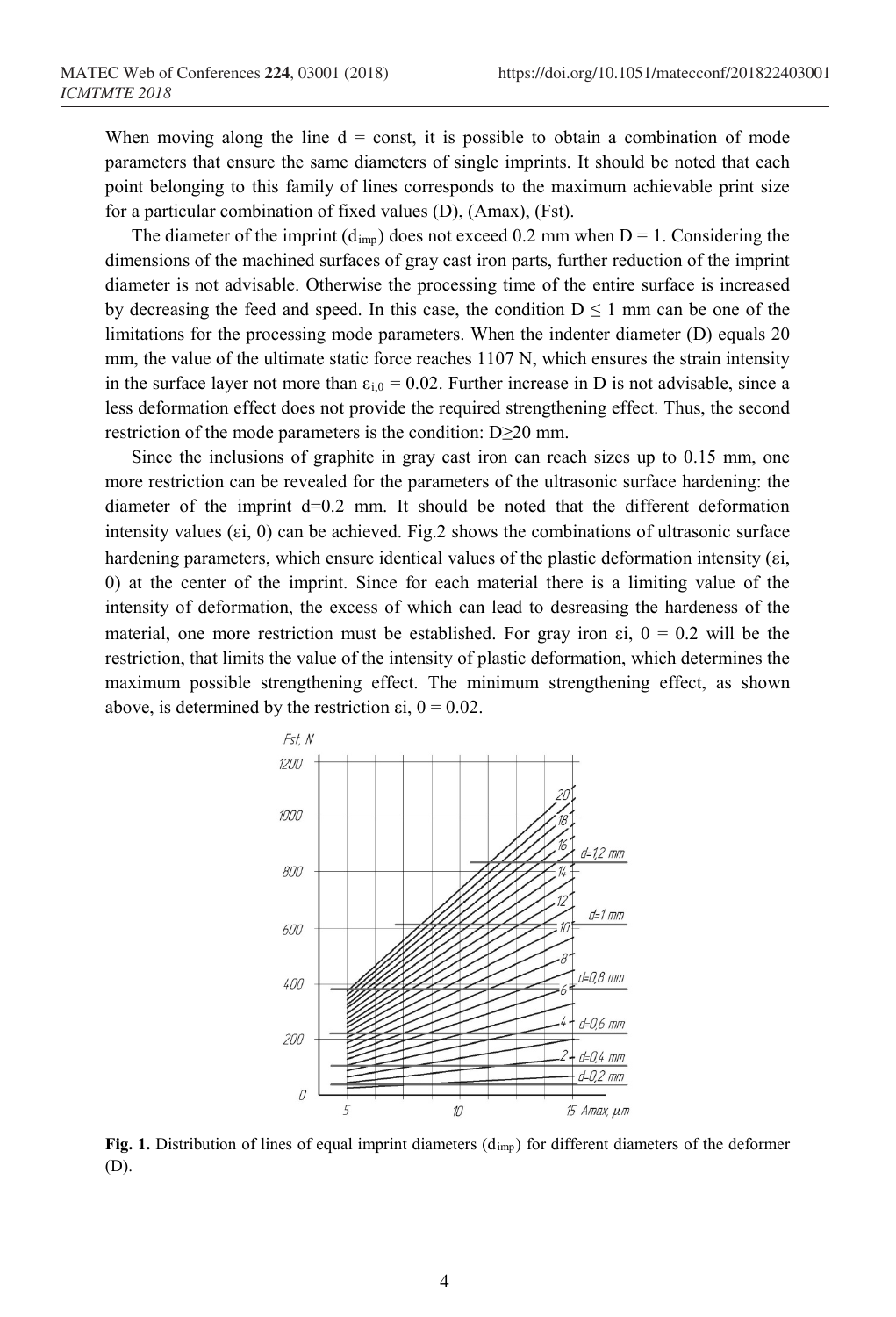The calculated zone of the mode parameters for frequency  $f = 18$  kHz is shown in Fig. 3. In accordance with the constraints described above, this zone is limited by curves 1 and 2 corresponding to the largest and smallest deformer diameters. Curves 3 and 4 determine the minimum and maximum values of the oscillation amplitude. The minimum and maximum strain rates are determined by curves 5 and 6. Finally, curve 7 determines the minimum allowable diameter of the print.



**Fig. 2.** Distribution of lines of equal strain intensities  $(\epsilon_{i,0})$ .



**Fig. 3**. Calculated range of the mode parameters for ultrasonic surface hardening of cast iron.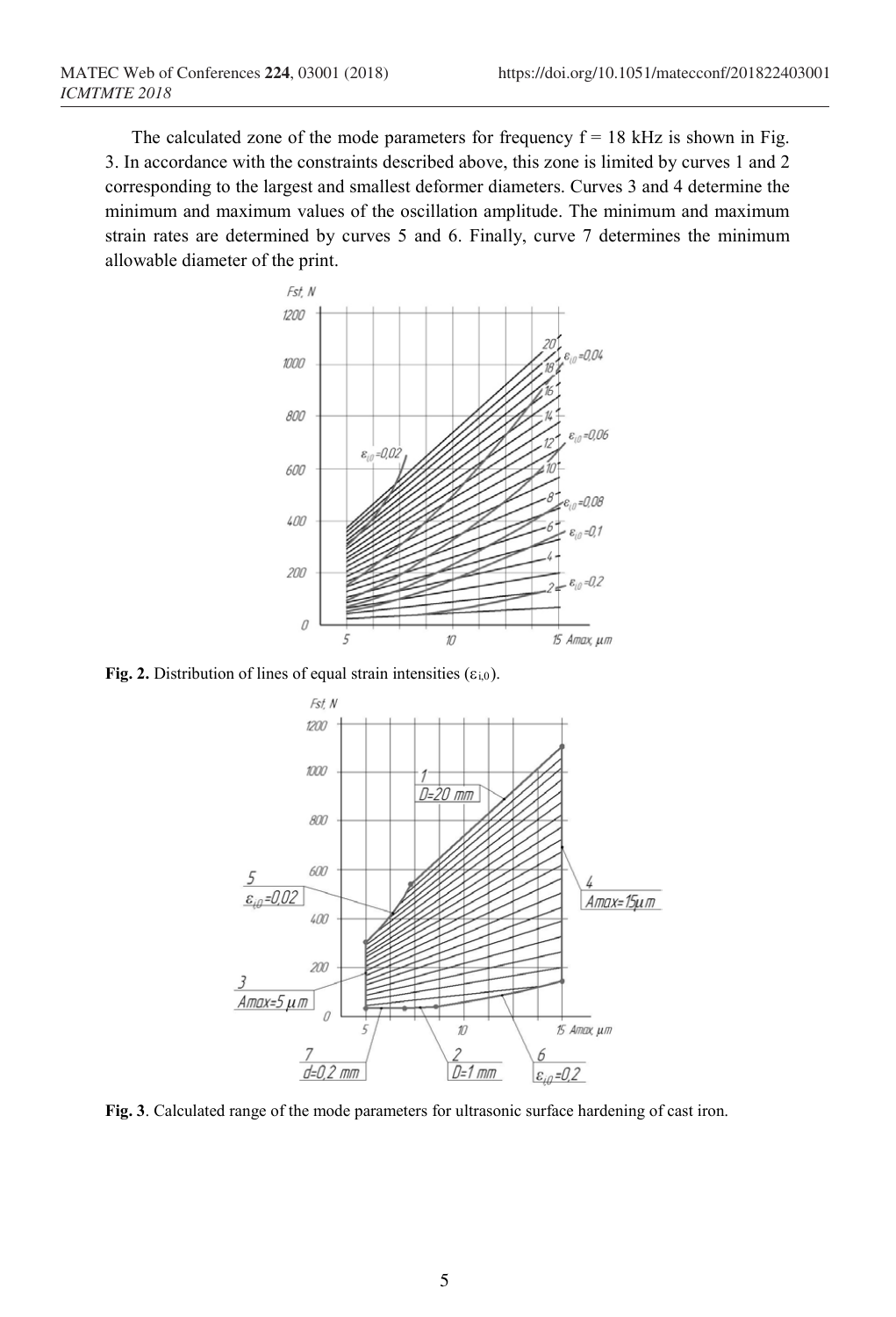# **4 Conclusions**

Realization of processing at the established zone of technological mode allows forming the deformed layer with a depth of up to 2 mm, and reaching the maximum intensity of deformation up to 0.2, with obtaining imprint diameters up to 1.3 mm

As the frequency increases, the calculated zone shifts upward, to higher values of the static force. At the maximum displacement ( $f = 66$  kHz,  $D = 20$  mm, Amax = 15 µm), the static force reaches a value of 1500 N.

Mathematical modeling of the deformation process allowed establishing a calculated range of technologically grounded processing parameters providing the necessary deformation effect in the processing of gray cast iron.

### **References**

- 1. V.P. Povarov, O.V. Urazov, M.B. Bakirov, S.S. Pakhomov, I.A. Belunik, *Restoration of metal properties of circulation pump blades by the method of surface ultrasonic impact treatment*, Thermal Engineering, Vol. **64**, Iss. 10 pp. 762-769 (2017)
- 2. C. Ma, H. Qin, Z. Ren, S.C. O'Keeffe, J. Stevick, , G.L. Doll, Y. Dong, B. Winiarski, C. Ye, *Increasing fracture strength in bulk metallic glasses using ultrasonic nanocrystal surface modification* , Journal of Alloys and [CompoundsT](https://www.scopus.com/sourceid/12325?origin=recordpage). Wang, D.-P. Wang, Y. Shen, B.-M. Gong, C.-Y. Deng, *Effect of ultrasonic surface rolling processing parameters on 40Cr surface roughness,* Journal of Tianjin University Science and Technology. Vol. **42**, Iss. 2, pp. 168-172 (2009)
- 4. Ch. Minglong, Zh. Deyuan, Ch. Huawei, Q. Wei, L. Jinsheng, *Surface nanocrystallization and its effect on fatigue performance of high-strength materials treated by ultrasonic rolling process,* Int J Adv Manuf Technol. Vol. **83** pp. 123–131, DOI 10.1007/s00170-015-7485-4 (2016)
- 5. Q. Yang, D. Wang, S. Wu, S. Li, *Research on the effect of ultrasonic impact peening on the fatigue property of 7075-T651 aluminum alloy*, Advanced Materials Research: Proceedings of the International Conference on Advanced Engineering Materials and Technology, AEMT 2011; Sanya; China; Vol. 295-297 pp. 1896-1900 (2011)
- 6. A. Rusinko, *Analytical description of ultrasonic hardening and softening*, Ultrasonics . Vol. **51**, Iss. 6, pp. 709-714 (2011)
- 7. Kh.M.Rakhimyanov, G.A. Iskhakova, L.L. [Karmanov, G](https://www.scopus.com/authid/detail.uri?authorId=6506833737&eid=2-s2.0-0027188978).K[h.Grodnikas,](https://www.scopus.com/authid/detail.uri?authorId=6506123614&eid=2-s2.0-0027188978) The influence of ultrasonic deformation on the steels surface lay formation by sparking alloying with cemented carbide electrode, Elektronnaya Obrabotka Materialov Iss/ **2**, P. 17-20 (1993)
- 8. G.A. Iskhakova, V.P. [Gileta, K](https://www.scopus.com/authid/detail.uri?authorId=57018144900&eid=2-s2.0-0026225026)h.M. [Rakhimyanov,](https://www.scopus.com/authid/detail.uri?authorId=6603478324&eid=2-s2.0-0026225026) *Strucrute and mechanical properties of WC-Co alloy surface layer after diamond-ultrasonical treatment* Sverkhtverdye Materialy Iss.**5**. рр. 54-61 (1991)
- 9. K. M. Rakhimyanov, Y.V. Nikitin, J. S. Semenova, *Surface preparation of machine parts and instruments by ultrasonic impact treatment before coating*, Proceedings of The Third International Forum on Strategic Technologies (IFOST-2008) pp. 108-113 (2008)
- 10. S.V. Veselov, D.E. Golovin, I.A. Bataev, V.G. Burov, *Formirovanie napryazhennogo sostoyaniya poverkhnostnykh sloev splavov v rezul'tate impul'snoy ul'trazvukovoy*